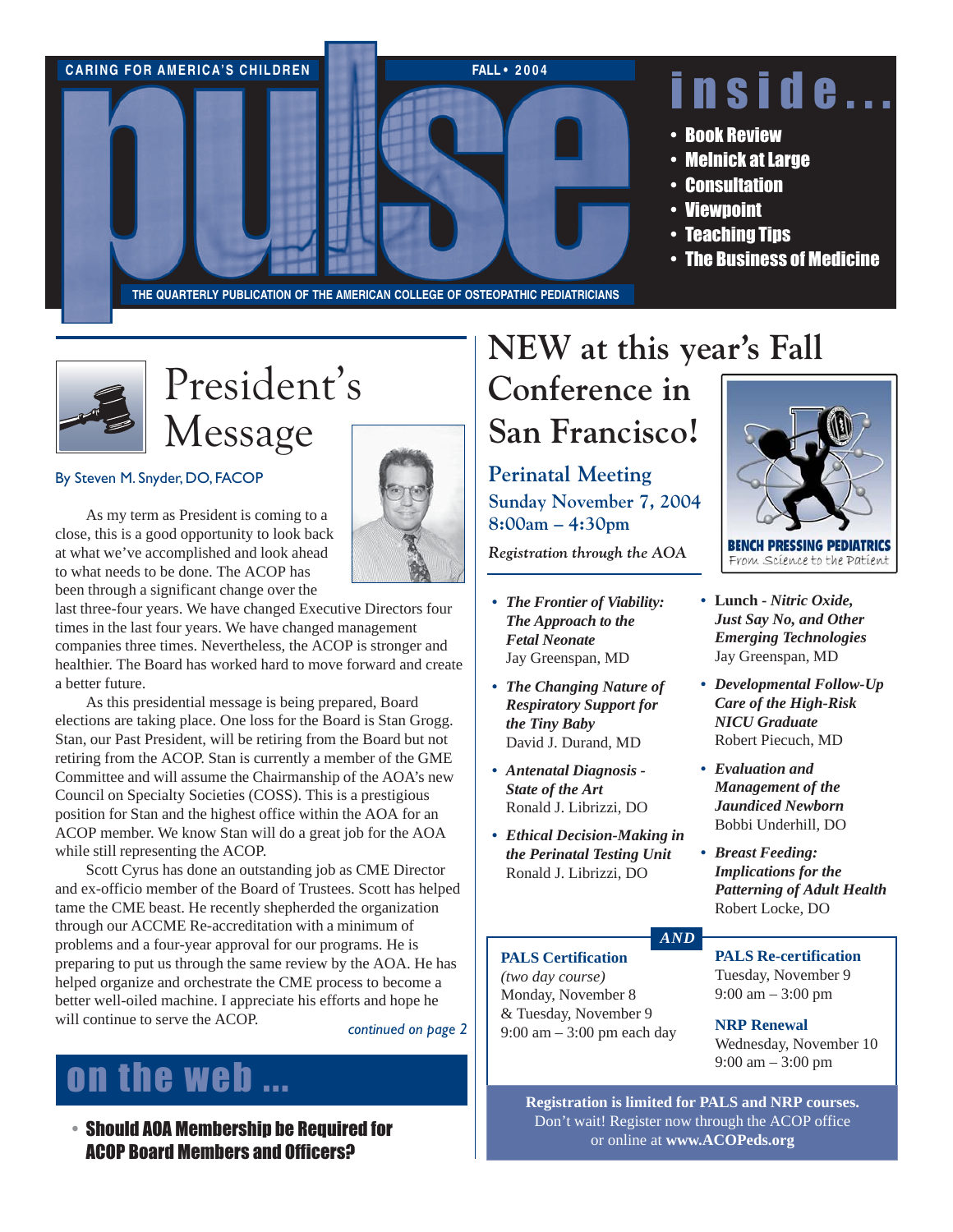#### **2003-2004 American College of Osteopathic Pediatricians**

## **Board of Trustees**

PRESIDENT Steven M. Snyder, DO, FACOP\*

VICE PRESIDENT Lee J. Herskowitz, DO, FACOP\*

SECRETARY-TREASURER Robert W. Hostoffer, DO, FACOP\*

IMMEDIATE PAST PRESIDENT Stanley E. Grogg, DO, FACOP\*

EXECUTIVE DIRECTOR Stewart A. Hinckley\*

#### \*EXECUTIVE COMMITTEE

#### **TRUSTEES**

Deborah L. Blackwell, DO, FACOP James E. Foy, DO, FACOP John W. Graneto, DO, FACOP Robert G. Locke, DO, FACOP Capt. Margaret A. Orcutt-Tuddenham, DO, FACOP Natalie Hayes, DO Cassandra Eakin

DIRECTOR OF CME PROGRAM Scott S. Cyrus, DO, FACOP

PUBLISHER Stewart A. Hinckley

CO-EDITORS Arnold Melnick, DO, FACOP Stewart A. Hinckley

ASSOCIATE EDITORS Gregory Garvin, DO, FACOP Janet Goldberg, DO, FACOP Robert G. Locke, DO, FACOP

The Pulse is produced four times a year in conjunction with the American College of Osteopathic Pediatricians, P.O. Box 11086, 2209 Dickens Road, Richmond, VA 23230-1086; 877-231-ACOP or fax (804) 282-0090.

No part of this publication may be reproduced without the expressed written consent of ACOP. All rights reserved.

#### **PRESIDENT'S MESSAGE**

#### *continued from page 1*

In the last several years there have also been many other significant changes. First and foremost has been having Stewart Hinckley as our new Executive Director. Stewart has been helpful in moving ahead with ACOP projects that were put on indefinite hold. Our Web site has been upgraded, including a new Members Only section with a real-time, on-line directory. In addition, there are new areas for committees to have resources available online that never existed in the past. Registration for CME programs and dues payments will be available on-line. We are in the process of reviewing all policies and procedures to make the ACOP much more efficient and responsive. New membership applications can be filled-in and approved on-line. We have truly moved to the Twenty-first Century in regard to these areas and there is more to come.

Noticed improvements and enhancements in *The Pulse*? This is largely due to the efforts of co-editors Arnold Melnick and Stewart Hinckley. The Editorial Board has been expanded to include associate editors Rob Locke, Greg Garvin and Janet Goldberg. We look forward to revitalizing this important communication tool in addition to having on-line information available.

We have partnered with the American Association of Colleges of Osteopathic Medicine (AACOM) to help develop strategic tools to better train osteopathic physicians to be teachers and mentors for our students, interns and residents. We are the first specialty college to initiate this type of collaboration which will benefit our profession.

We are committed to advocacy through our involvement with the United States Breastfeeding Committee. This national organization seeks to protect, promote and support breastfeeding. We have begun to reach out to our legislators directly and through the AOA to advocate on behalf of our children.

In regard to membership, we have taken a bold step by partnering with the AAP and offering one year of membership to all DO's in the AAP who were not currently ACOP members. This will

increase our membership from 500 to about 1,800 osteopathic pediatricians. We are in the process of looking at special programs that may help with the joint membershipand we have established a significant positive dialogue with the AAP to ensure cooperation and collaboration in the care of all children. On behalf of the Board of Trustees, I would like to welcome all new AAP members to our family.

Beside the development of our website, I am most proud of our resident and student Board members. Natalie Hayes, our resident representative, and Cassandra Eakin, our student representative, have provided outstanding service. Their presence on the Board completes part of our previous strategic plan and connects us to our future. The Board looks forward to continued positive student and resident involvement.

Our finances are strong under the capable hands of Rob Hostoffer. Rob is running for Vice President and I think he will be an excellent choice to move forward.

Lastly, I would like to thank the Executive Committee of Stan Grogg, Lee Herskowitz, Rob Hostoffer and Stewart Hinckley and the rest of the Board – Deb Blackwell, Cassandra Eakin, Jim Foy, John Graneto, Natalie Hayes, Rob Locke and Peg Orcutt. No one person can run an organization. There were more phone calls than people wanted to make, more meetings than people wanted to attend, but no one ever said no to helping the ACOP. As I turn the reins of the organization over to Lee Herskowitz, I know we will be in good hands. Lee is a proven administrator who is not afraid to make hard decisions and do what is best for the ACOP. His professional journey to get to this position was not an easy one. He did a residency outside of our profession but chose to come back and fight to be involved. Over the years, he has answered the call to help his fellow osteopathic physicians become the best pediatricians to care for children.

The ACOP has grown. As pediatricians, we know that growing pains are not fun but the end result is a healthy child. I thank you, our members, for your help and support over my term and reassure you the prognosis for the ACOP is good!

The American College of Osteaopathic Pediatricians does not hold itself responsible for statements made by any contributor. Statements or opinions expressed in the *Pulse* reflect the views of the author(s) and not the official policy of the ACOP.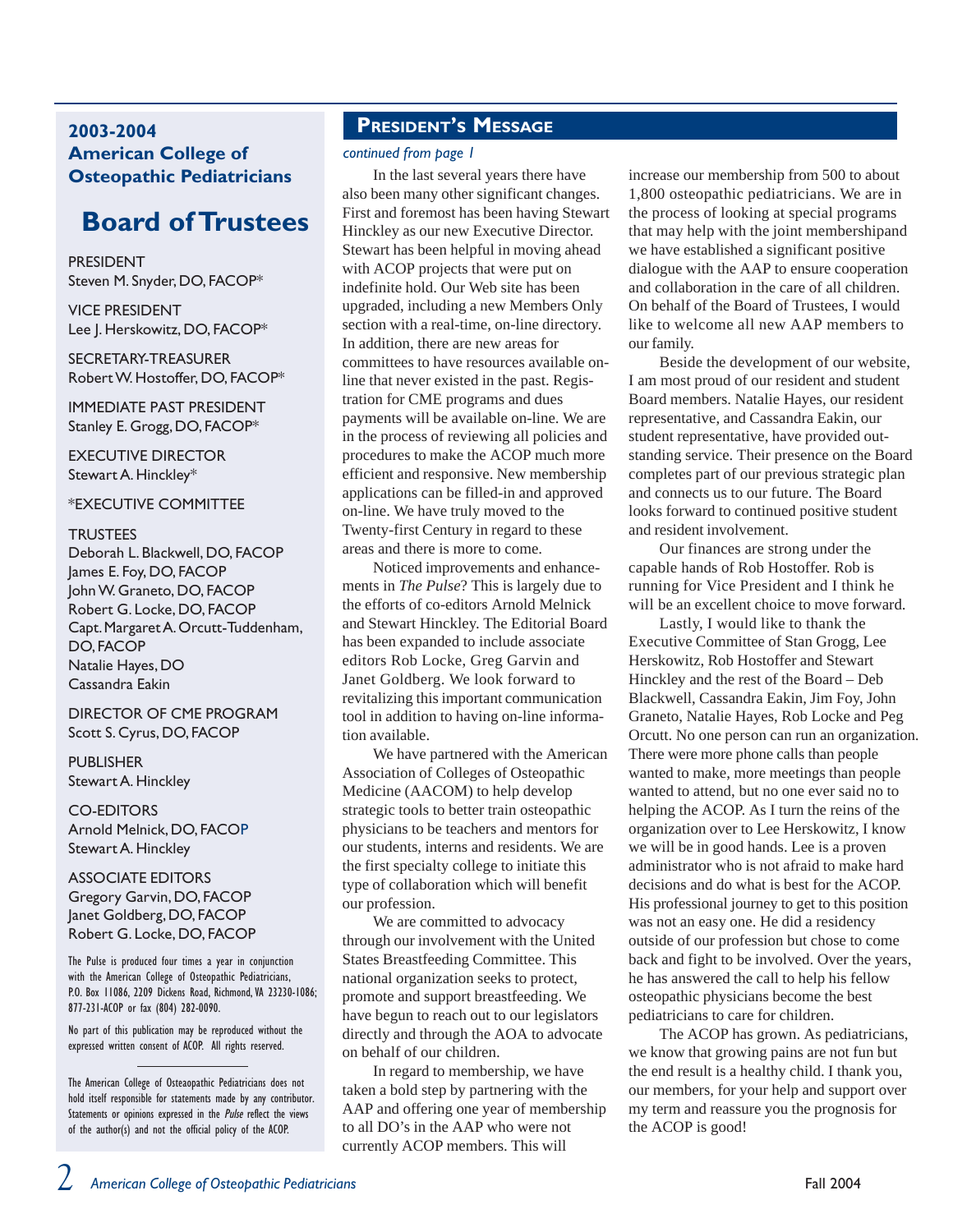

#### By Arnold Melnick, DO, FACOP

# Pediatrician's Lament

This is a complaint. On behalf of all American children, on my own behalf, and for others.

We have a new phenomenon in the United States. With the increase in child abuse and the apparent proliferation of child molesteras and predators, there has come a change in child-rearing practices.

Like most pediatricians, I love children – all ages, all shapes – since long before I became a physician. I love them not just as patients but as small human beings: lovable, sweet, huggable, kissable. I love them when they are smiling. I love them when they are crying. I love them pleasant. I love them cranky. You get the idea. You probably feel the same.

So, for many years it has been part of my personality to smile at strange children, talk to them, kitchy-cool the tiny ones, peek around corners in baby carriages to see them better – the loving things that loving adults do with children (I have a friend who goes further – he thinks nothing of walking across an entire restaurant just to relate to a child, and does it often).

But – and that's a big BUT – there's another part to this. Today, because of what's happening, parents rightly warn their children about talking to strangers, about relating to strangers, about accepting gifts from strangers. You know the drill. They do it because the safety of the child is utmost and they are right.

Because of this, today's children are deprived of the special attention they draw from passers-by, the affectionate smile and talk of child-loving adults – yes, strangers. And, to a certain extent, I (and many other adults I know) are deprived of the opportunity to make these kids smile or laugh or respond to verbal stimuli – with both of us enjoying it immensely, maybe more than

many of our other activities. After all, playing with a child is one of life's great pleasures.

Two examples. My wife and I were at a hotel and needed to go downstairs from the lobby. At the bottom of the steps were people

waiting to be seated in a restaurant. A cute three- or four- year old was sitting on one of the bottom steps. As I passed, and without thinking about it, I did one of my little "flirty" thinks (like "That's a beautiful dress" or "Who combed your hair so nicely?"). She smiled back and gave me some sort of reply. End of story, except that as we walked away, I heard the mother say fiercely (and correctly) to her, "How many times have I told you not to talk to strangers?" Another lovely episode destroyed for me – and destroyed for anyone who came after. Oh, what that child will miss. Oh, what I will miss (or someone else - maybe you.)

Another time, we were in line waiting for a table in a restaurant. Just ahead of us was a mother with a baby in her arms and a pretty three-year old standing next to her. Instinctively I looked down and started to "flirt" with the little miss, and she smiled and "flirted" back – for a couple of seconds. Then, suddenly panicking, she clutched her mother's leg and begged to be picked up, visibly upset. Her mother picked her up and calmed her. I saw her look at me again and stage-whisper to her mother, "Is he a good stranger?"

Unfortunately, the children and the loving adults are both losing out on this kind of inter-personal love and affection – sending the message that the world is really a good place. Correctly so, because there are predators out there, so they must learn defensive tactics.

Fortunately, many of the little ones I talk to are too young to understand warnings and are always accompanied by parents – most of whom delight in having their children admired. So there is a balancing factor.

What to do? Well, I'm not going to stop. I will continue to smile and talk to children, kibitz with them and carry on conversations with them. With added cautions: I will be a little less physical than I ordinarily would want to be (chucking the chin, patting the head) until I see what

happens and I certainly will stop immediately if I see any disapproval on the part of a parent.

But it won't stop me from enjoying myself and at the same time being just a little bit sad about the situation – sad for the children and sad for myself.

#### **BOOK REVIEW**

# Professionally Speaking

Reviewed by Stanley E. Grogg, DO, FACOP Professor of Pediatrics, Oklahoma State University, College of Osteopathic Medicine

Do you know the difference between a right-handed microphone and a righthanded screen or a left-handed microphone and a right-handed screen? Does the change in a speaker's voice intensity bother you when he/she looks away from the audience to view the screen? These and many other practical suggestions for giving presentations to professional groups are found in *Professionally Speaking,* written by Arnold Melnick, DO.

Dr. Melnick's book by the Haworth Press is a must to obtain and review for health professionals who do public speaking. He has put together an easy to read, practical approach to public speaking for health care professionals. Whether you are starting your public speaking or are a veteran speaker, the book will add to your knowledge of proper techniques and preparation for your presentations. The suggestions outlined in the manuscript fit into modern day speeches including power point and video delivery of lectures.

Arnold is a past present of the American College of Osteopathic Pediatricians. His activities led him into many aspects of professional public speaking, including teaching at osteopathic medical schools and hospital staffs and other nationally recognized groups. He is known for his lucid, lively, and often humorous presentations to a number of institutions and organizations. He has taken his accumulative experience and put into a form for every professional speaker to benefit.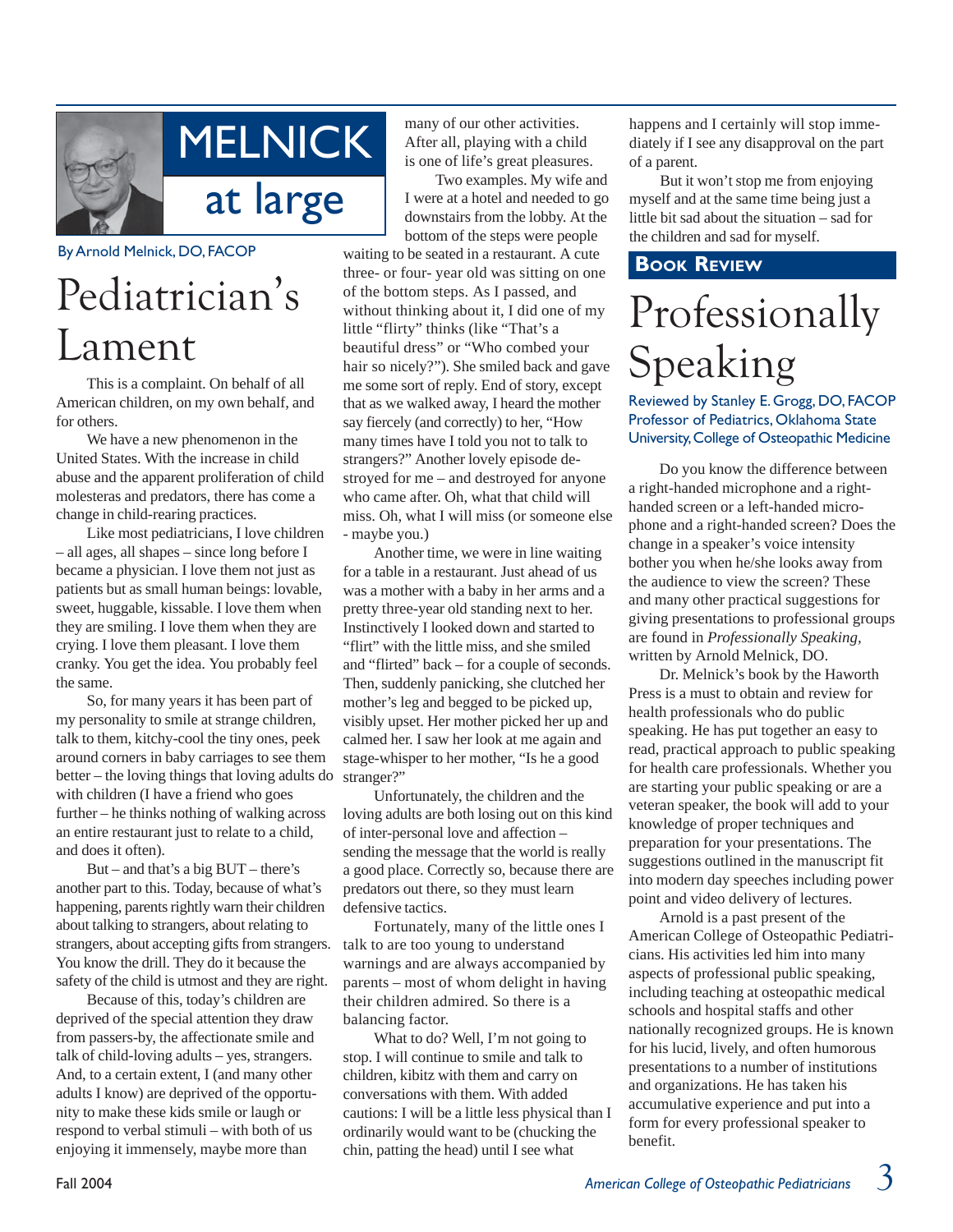## **CONSULTATION**

# Developmental Warning Signs

Every child grows and learns at an individual pace. Recognizing this is sometimes difficult in our capitalistic society as we are taught that comparing and competing is healthy and promotes success. In the case of children, comparing and competing can become unhealthy once the notion of a child's individuality is lost.

There are some warning signs that a child may be slower in development and could benefit from early intervention.

#### **Moving**

#### If a child

- cannot sit by age one
- cannot walk alone by age two
- cannot walk up and down steps by age three
- cannot stand on one foot for a short period of time by age four
- cannot throw overhand or catch a bounced ball by age five

#### **Seeing**

#### If a child

- cannot find and pick up objects when dropped
- often complains about and rubs eyes
- has red, watery or crusty eyelids
- strains when looking at something
- often or always crosses eyes

#### **Talking**

#### If a child

- cannot say "mama" and "dada" by age one
- cannot say the names of a few toys or people by age two
- cannot repeat simple rhymes by age three
- is not talking in short sentences by age four
- cannot be understood by people outside the family by age 5

#### **Hearing**

#### If a child

- does not turn to source of sounds by six months
- often has earaches or runny noses
- talks in a very loud or soft voice
- does not respond when called from another room
- turns the same ear toward a sound

#### **Playing**

#### If a child

- does not play games like peek-a-boo, patty cake or wave bye-bye by age one
- does not imitate parents doing household chores by age two
- does not enjoy playing alone with toys by age three
- does not play group games with others by age four
- does not share and take turns by age 5

#### **Thinking**

#### If a child

- does not wave "hi" and "bye" by age one
- does not point to body parts by age two does not respond to simple questions
- by age three
- does not recognize and match colors by age four
- does not ask "why" and "how" questions by age

This excellent summary is reprinted by permission from United Way Success by 6 of Escambia County, Florida. We thank them.  *–the Editor*

## **STUDENTS' CORNER**

#### By Cassandra Eakin Student Representative

As the Student Representative for the ACOP, I would like to welcome everyone to a new year of education! The summer offered a wonderful change of pace for students of all levels, and I am hopeful that the ACOP will be able to continue to offer students excellence in learning opportunities throughout the year.

As some of you may know, my term for serving on the Board of Trustees is ending this year. I would like to thank

all for their support and personally thank all students who have made such an effort to advance student involvement in the ACOP. It has been a significant year for us and I am looking forward to the students continuing to pursue their interests on a national level.

I want to invite all students to attend our annual fall meeting for students, to be held on Monday, November 8 at 5:15 pm. This meeting is in conjunction with the

AOA Annual Convention, and topics of discussion will include meeting our newly appointed Student Trustee member and a discussion of the future of the student organization. I would encourage any student searching for involvement on a national level to attend this meeting, as it will be crucial to decide the direction of our student body and to meet your new Student Representative. I look forward to seeing you all there!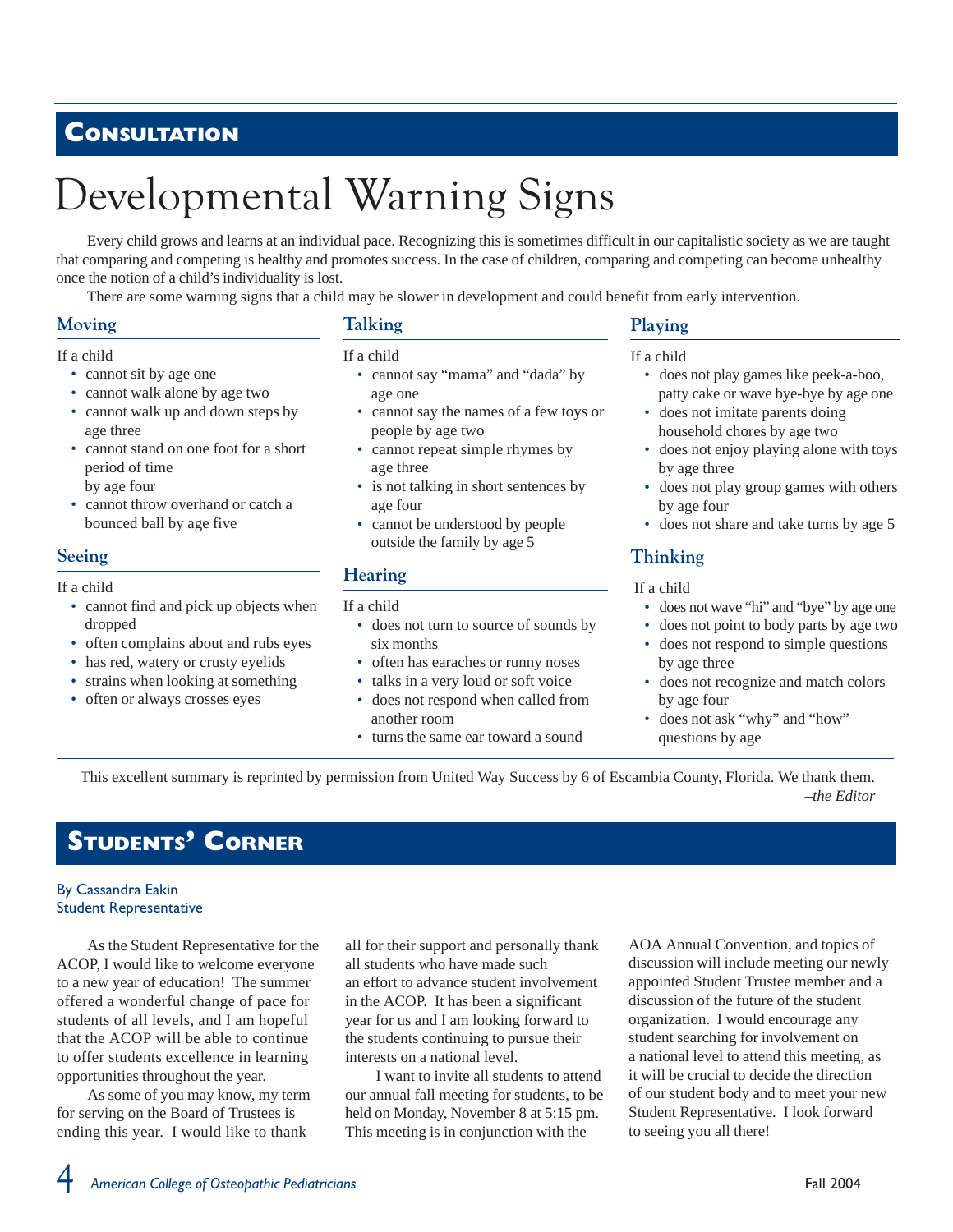## **VIEWPOINT**

# Effects of Sweetened Drinks on Children

#### Facilitator: Ronald V. Marino, DO, MPH, FACOP

Obesity is emerging as a major threat to the health of the American population. The incidence is increasing among children. Mrdjenoic and Levitsky (*Journal of Pediatrics* 2003; 142:604-610) examined the side effects of excessive sweetened drink consumption on energy balance and nutrient intake among a group of 30 six- to ten-year olds attending summer camp for four to eight weeks. They measured solid and liquid food intake and other nutrient parameters, and they longitudinally evaluated children's growth.. They demonstrated that excessive sweetened drink consumption displaced milk from children's diets and with consequent diminished protein, calcium, phosphorus and Vitamin A intake. They also demonstrated that solid food consumption remained stable thus increasing caloric intake with resultant weight gain.

#### **Response**

The respondents were unanimous in the problems they found with this study: small sample size (does not reach significance), no control group, children lacked supervision and data was partly self-reported, narrow representation in ethnicity and socio-economic status, and no laboratory work to establish consequences of reduced vitamin and mineral intake as promised.

#### **Respondent:** Alice Blavo, DO, FACOP

Lighthouse Point, FL

While the findings may not be conclusive, they shed light on the problem of obesity and consumption of juices and sweetened drinks. It is our duty as pediatricians to advise our families to consider a decrease in their consumption of fruit juices and sweetened drinks in order to reduce their risks of obesity and decreased nutrient intake.

#### **Respondent:** Henry Anhalt, DO, FACOP Brooklyn, NY

The prevalence of overweight children in the United States has doubled in the past two decades. This alarming increase can be attributed to a radical change in lifestyle, including decreased physical activity and consumption of large quantities of high caloric, high fat foods and sweetened drinks.

There was, however, a 1994 survey of 1,810 children ages two to 18 years that found that children who consumed more than nine ounces of soft drinks a day had 190 Kcal higher energy intake compared with non-consumers. This is not surprising because a 12-ounce can of soda contains 10 teaspoons of sugar and a 20- ounce serving contains 17 teaspoons. The increase in energy intake occurs because the children fail to reduce the consumption of solid foods to compensate for the additional energy of the sweetened drinks.

Obviously, limiting access to sweetened drinks at home and school is an important component of any weight management strategy. However, long-term success will depend on inculcating complete modification of lifestyle including increased physical activity and making healthier food choices. A family-based intervention may prove to be more effective than an approach targeted at an individual.

#### **Respondent:** Theodora Panteloglou, DO Valley Stream, NY

The study was limited because it focused primarily on children who were white and upper middle class, and essentially excluded minority groups. Children in this class are of a different upbringing and tend to be more demanding on their parents and tend to get their way.

The study failed to prove its objectives Their conclusion is one of common sense rather than data.

# **2004**

## **Fall Convention and Annual Business Meeting November 7-11, 2004**

San Francisco Marriott and Moscone Convention Center San Francisco, CA





**ACOP Spring CME Conference April 15-17, 2005** Swissôtel Chicago, IL

**2005**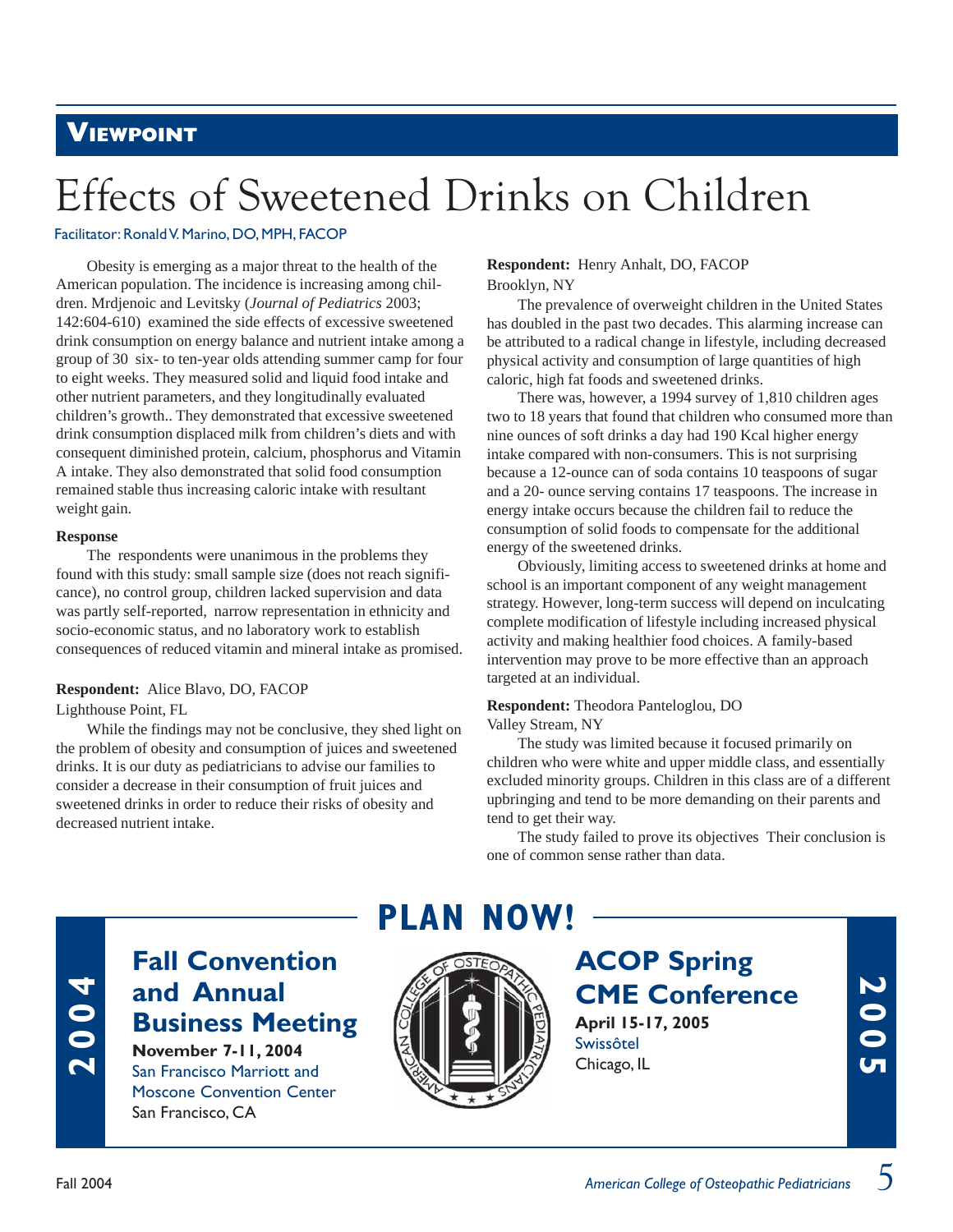## **BUSINESS ASPECTS OF PEDIATRIC MEDICINE**

# **Costs and Doing Business**

#### By Neil S. Levy, DO, MBA, FACOP

The practice of medicine in the current environment demands that a pediatrician be well-trained, an outstanding negotiator, familiar with the laws pertaining to medical practice and capable of operating his business as efficiently as any local merchant. Of these, the last one receives the least, if any, emphasis during medical school and residency.

The business of medicine has progressively become more complex. Cost of providing medical care has expanded dramatically; at the same time the available patient dollars to pay for the care has not increased at the same rate. Thus, the expectation of excellent care has remained high while payers (patients, parents, employers, insurance companies, government) are less willing or unable to pay for the services.

In order to cope, today's pediatricians must be able to assess their cost of doing business. This will provide a basis for decision-making such as pricing their services and assessing the payer contracts. It helps to understand where income is spent and where profit is generated.

How much you spend on rent or salaries is an expense, while costs include depreciation and other non-cash outlay. Costs and expenses here shall be considered equivalent.

Costs may be divided into four categories: *trackability, behavior related to activity, controllability* and *future versus historical.* By understanding costs, physicians can begin to manage the endeavor of running a medical business.

*Trackability* has two major categories: direct, including salaries, supplies, rent and utilities; and indirect, which include employee benefits and depreciation. Most day-to-day operations will be considered direct costs.

*Behavior related to activity* costs are fixed, variable, semi-fixed and semivariable costs. Fixed costs are those that do not vary with practice changes. Rent or mortgage is a good example, as it is a

constant and is uninfluenced by patient load. Variable costs change proportionately with the work. The more immunizations given, the greater the expenditure for vaccines, syringes and alcohol swabs.

Semi-fixed costs or step costs are those that have thresholds of increase. A lower patient volume when a practice is young may be managed with a receptionist who also does the billing, and a nurse or medical assistant in the back office. As the practice load increases, the receptionist will spend more time at the front desk and have less time for billing. When additional help is needed, there is a jump in salary expense. This makes salary behave as a semi-fixed cost.

Semi-variable costs are a cross between fixed and variable costs. Utilities are usually constant when averaged over a year. There are times, however, when utility costs will suddenly be higher, e.g., an influenza epidemic in December that causes later weekday and weekend hours. Alternatively, it may be suddenly lower, as can happen several weeks later when the Christmas and New Year holidays cause the office to be closed for several days. The base utility bill to maintain the office will remain constant, but the office use will cause variations in the bill. Cell phone use may have a similar behavior. Increased numbers of outgoing calls are not necessarily related to the daily number of patients seen in the office.

*Controllability* is the concept that the cost is assigned to a specific function. If the function is controllable, then the costs can be controlled. Chart folders and progress note sheets are variable costs in a practice. Knowing that a large number of these items are necessary, they can be bought in bulk at a significant savings. The same is true of the costs associated with immunizations. Mobile telephone costs may be managed by modifying times and length of use, or finding better contracts.

*Future and historical costs* will not necessarily be the same. Economic

conditions change. Triple-net leases have variation built into them based on the landlord's costs. Influenza vaccine may be over- or under-produced in any given year, leading to wide fluctuations in purchase price.

Costs are part of an overall analysis of a practice that includes rates and prices, volume of patients, variable costs, fixed costs, payer mix and bad debt. Knowing the costs, bad debt and volume allows the pediatrician to assess rates and prices in contracts from third-party payers. Simply having the vocabulary and understanding of these concepts gives the pediatrician greater ability to make advantageous business decisions for the practice.

#### **OBITUARY**

#### **Richard C. Hochberger, DO**

Dr. Hochberger, 53, of Fort Worth, Texas, died at home on October 8, 2003.

A New York City native, Dr. Hochberger earned a bachelor of science degree in 1971 from Brooklyn College of the City University of New York and a doctor of osteopathic medicine degree four years later from the University of North Texas Health Science Center at Fort Worth, College of Osteopathic Medicine.

After serving an internship and a pediatrics residency at what is now Doctors Hospital-Ohio Health in Columbus, Ohio, Dr. Hochberger practiced in Fort Worth for 26 years.

AOA board-certified in pediatrics, Dr. Hochberger was affiliated with several hospitals in Fort Worth: All Saints Episcopal Hospital of Fort Worth, Cook Children's Medical Center and the Osteopathic Medical Center of Texas.

An AOA member, Dr. Hochberger belonged to the American College of Osteopathic Pediatricians and the Texas Osteopathic Medical Association.

Dr. Hochberger is survived by his wife, Marilyn, two daughters and one sister.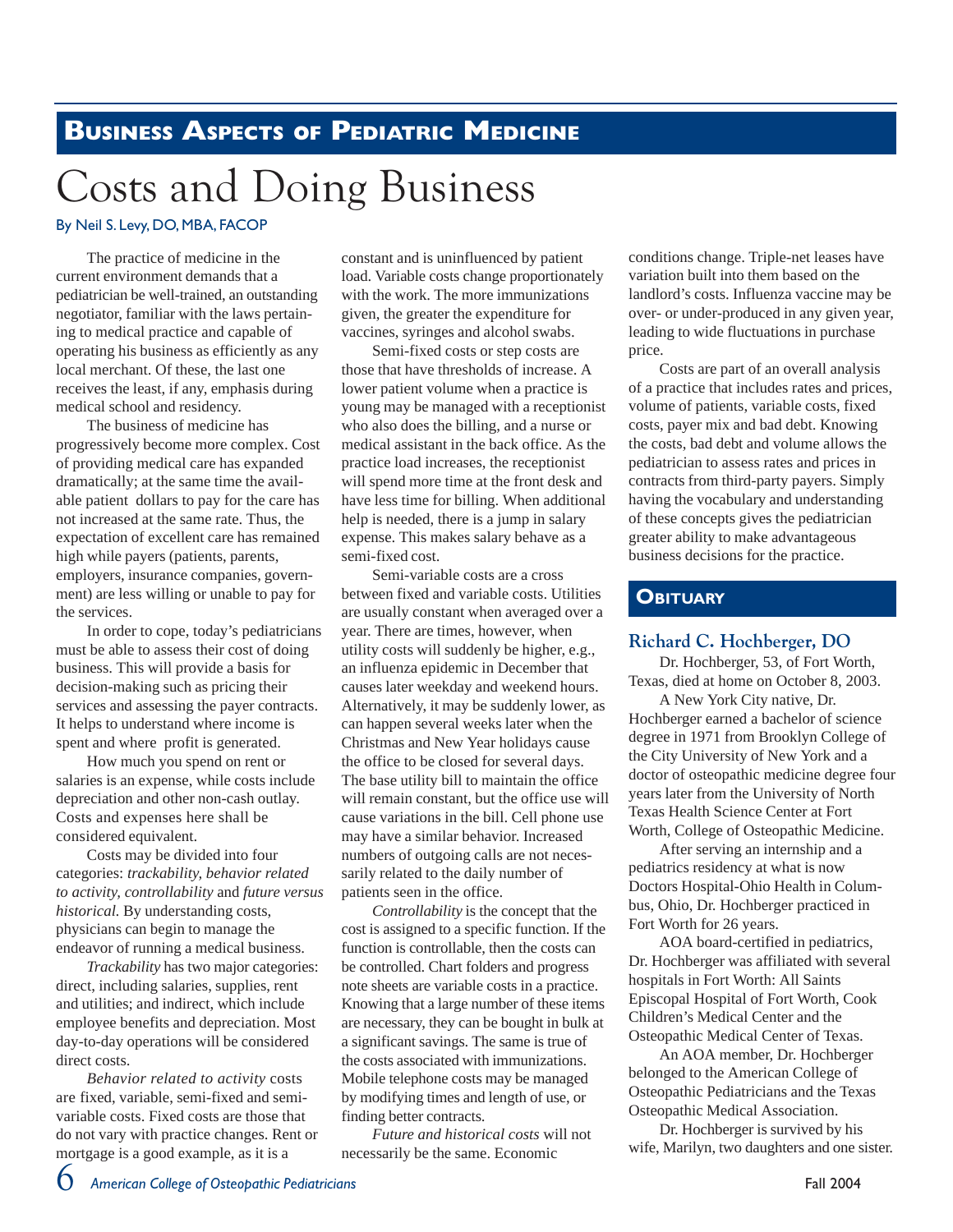## **SURFING THE WEB**

#### By Greg Garvin, DO

Are you tired of losing dictation? Can you imagine having your charts "done" everyday? Do you get tired of saying the same thing into your tape recorder everyday? Are you tired of reading dictation that needs to be corrected? Would you like to send out consults on the same day? Can you talk to a machine everyday? I do… And I love it!

I use software called Dragon v. 7.0, the medical solution series. A lot of pediatric office visits are "brief" and can be templated and then "edited" to be individualized for each patient. I simply say to my computer: "My two month exam", and a complete well child template visit appears on my computer screen. I also have other templates, for example, "my normal physical findings" which is much easier than saying, "headnormocephalic, eyes-pupils equal and reactive," etc, etc…

I started with version 5.0, but as each new edition comes out I eagerly purchase the upgrade, as the dictionary of words that is needed for the software only gets better. People ask me if it is difficult to get started. It involves about 30 minutes of reading the provided text to the "machine." At first some errors occur, but be patient, and as you correct the mistakes the "machine remembers." Now I very seldom have any errors and the correction process is so "quick," it seems effortless. (I have been using voice recognition for over three years).

As far as cost? I don't recommend buying the "cheaper" version at a local computer store. Get the Medical solution Series. The current price is under \$1,000 (\$979) and you will need a computer with at least 512K RAM or higher and a hard drive with at least 15GB of memory, but if you think of the cost of the average primary care provider spending around \$1,000-\$2,000 per month (10-15 cents/line) the cost of the software and computer are nominal. The upgrades (version 7.3 is out, so guess who has that on order) which I totally recommend, are under \$200 (\$189), so why not take the plunge and give voice recognition a try?

A web site I highly recommend is: www.sayican.com by Dan Newman, who also provides training in the form of books and video. (Since I started with V.5.0 when no videos were available, I have not used them. A three vol. set at \$149 might be good for a novice, but probably not for me…). I did a search for Dragon Naturally Speaking and found a whole list of sites where you can purchase the software and other accessories. They also now offer a bundled package (\$1,099) with a Panasonic Digital recorder (\$279-sold separately is probably not for me…). With this digital recorder you can download the dictation to a desktop to correct, however I would have reservations regarding accuracy. I use an USB/headset mic (recommended). It will work on a laptop but they have "internal noise" so a USB/headset is recommended.

BTW: This article was completed over lunch with voice recognition. You can use the software in pretty much every Windows based program (eg. Word, email, etc, etc.), but for any Medical software programs you need to check that out ahead of time.

Please email garving@genesishealth.com with suggested websites of interest or benefit to members.

## Vote for 2004 Officers

The 2004 Elections for Officers and Trustees will be open for voting until October 15, 2004. A ballot will be mailed and will also be available for downloading from the ACOP website, www.ACOPeds.org. Please be sure to list your name and email address on the ballot before submitting it for tallying.

The slate of officers for 2004 are as follows: Vice President, Robert W. Hostoffer, Jr., DO, FACOP; Secretary/Treasurer, Bruce B. Peters, DO, FACOP, and Trustees, Robert G. Locke, DO, FACOP; Margaret A. Orcutt Tuddenham, DO, FACOP; Deborah L. Blackwell, DO, FACOP. There will be a space on the ballot for write-in choices for each category, if needed. Full voting instructions will be included on the ballot.

## **Members in the News**

#### **Harold Finkel, DO Honored**

Past President Harold H. Finkel (1960) was honored recently by the Lancaster Osteopathic Health Foundation (LOHF). They named one of their nursing awards the Harold H. Finkel, DO, Scholarship.

The LOHF was established in 1999 with the proceeds of the sale of Lancaster Osteopathic Hospital, and is dedicated to the health of Lancaster County residents, especially children, and to advancing osteopathic causes. Dr. Finkel, chairman of pediatrics at the hospital for almost 50 years, was instrumental in creating the Foundation and its program of scholarships. Annually, they award two \$40,000 scholarships (\$10,000 a year for four years) to the Philadelphia College of Osteopathic Medicine (PCOM) for county residents, plus several nursing scholarships.

The LOHF honored him for his years of service to the hospital, the community and the osteopathic profession. In addition to his devotion to his patients, he was viewed as a splendid clinical teacher, training tens of osteopathic students in pediatrics. He served on many community boards, such as United Way, always with an emphasis on children's welfare.

In ACOP, Dr. Finkel was responsible for much of the successful programming of the joint conventions of ACOP and American College of Osteopathic Obstetricians and Gynecologists. He received the ACOP Distinguished Service Award in 1963, and was the Watson Memorial Lecturer in 1967.

A PCOM graduate, he is married to his wife, Ruth, who served as an officer of the ACOP Auxiliary when it was operational. Dr. Finkel's son, Martin A. Finkel, DO, is also an ACOP Past President, and his son, Lawrence Finkel, DO, is a radiologist in Phoenix. He has two other children, Steven and Lois.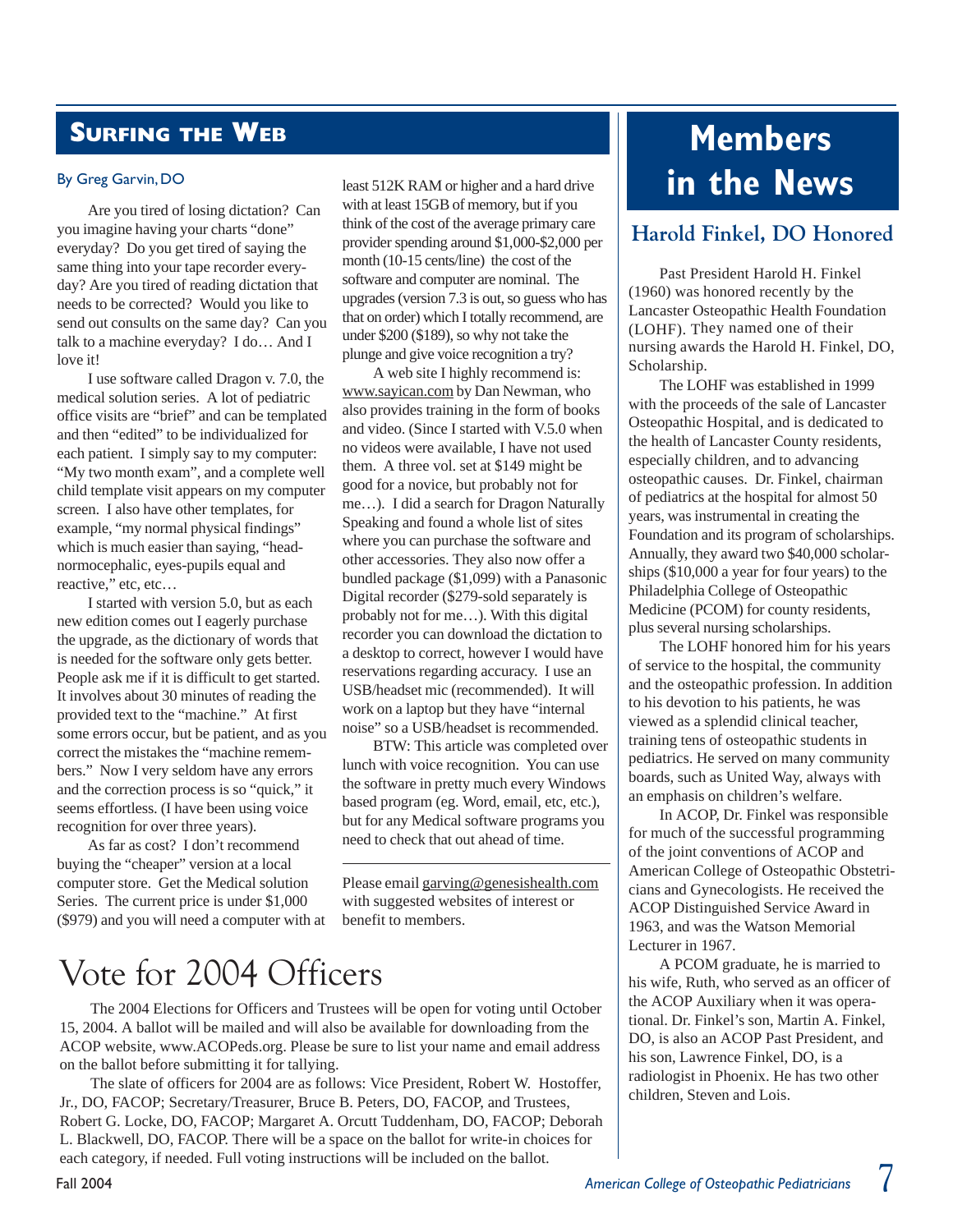

**AMERICAN COLLEGE OF OSTEOPATHIC PEDIATRICIANS** P.O. Box 1086 / 2209 Dickens Road Richmond, VA 23230-1086

# They say...

"Some parents only discuss their child's symptoms when they visit the pediatrician, while others directly or indirectly suggest a 'candidate diagnosis'. When parents offer symptoms only…pediatricians perceive that parents simply want medical evaluation of their child. When parents offer a candidate diagnosis…pediatricians perceive that parents are looking for confirmation of the diagnosis and treatment for that illness, usually antibiotics."

#### - Tanya Stivers, PhD *Health Communications*

[**Comment:** Dr. Stivers' comments should cause all of us to reflect on our own responses to similar situations. In a busy practice in a highly competitive healthcare environment, it is frequently tempting to seek a short cut that will help us get through the day more quickly while "pleasing" parents. Our evaluation of our patients and education of them and their parents regarding their diagnosis and treatment should be our priority; hopefully, parents will be "pleased" by the thorough nature of our efforts."

- Raymond P. Flowers, III, DO

"A kiss isn't just a kiss—it's a building block in a child's brain." *How Children Learn about Love* - Lauren Slater in *Parenting*

[**Comment:** There must be something special about children for our spiritual teachers to be coaxing us to "become as little children"…to become pure, innocent and loving before we seek avenues of the highest order. Being gifted to us by our Creator, children come to us imbued with the qualities of Being…innocence, purity, love, presence and all-knowingness. They come from a position of love and innocence which are just waiting for the human touch, the human word, the human glance…the "kiss", to become activated and expressed as a personal experience through the child. The kiss, which carries overwhelmingly positive messages of love, when repeated often enough, arouses in the child's brain the pattern of feeling loved and the feeling of security.

- John W. Milionis, DO